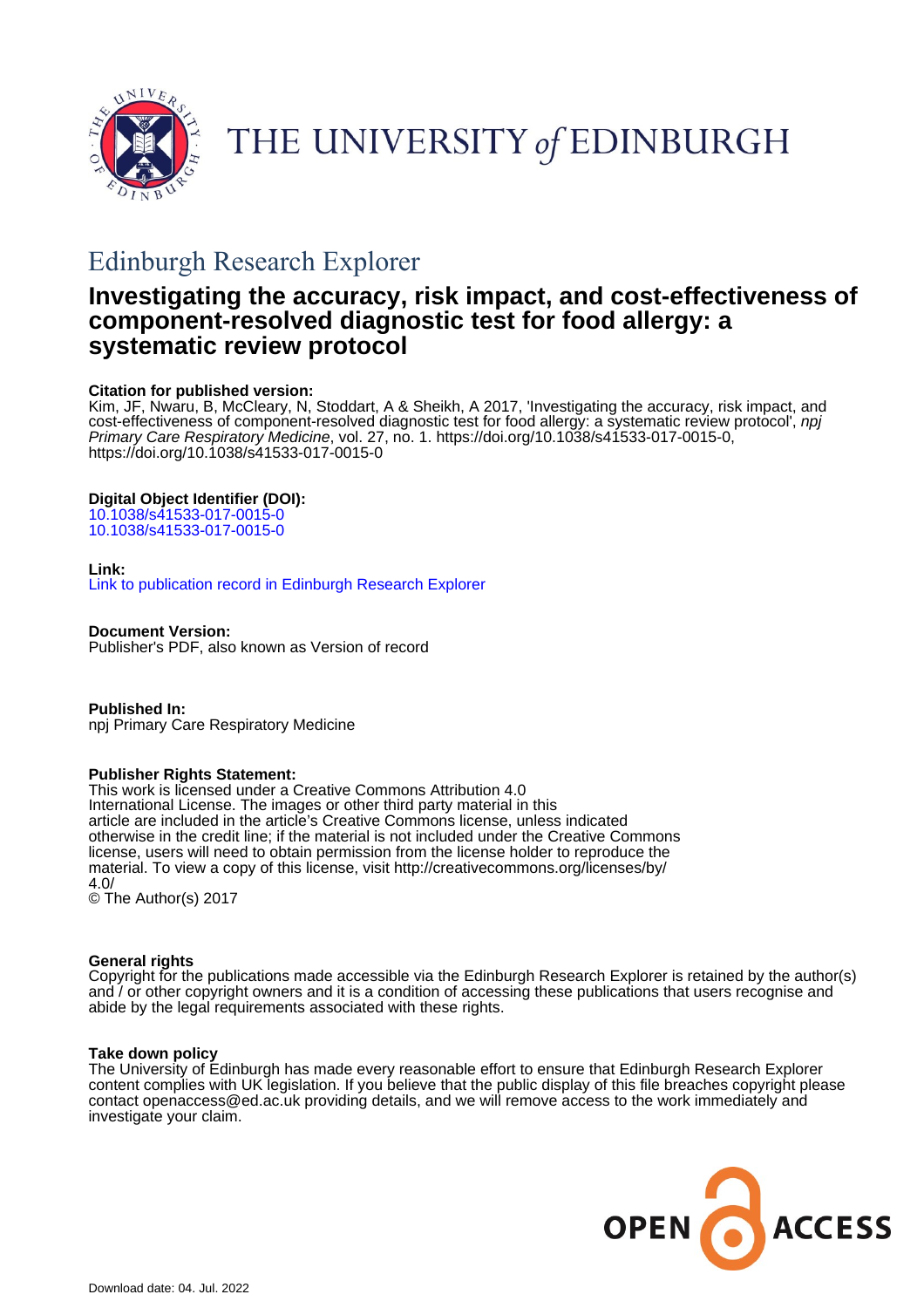## PROTOCOL **OPEN**

# Investigating the accuracy, risk impact, and cost-effectiveness of component-resolved diagnostic test for food allergy: a systematic review protocol

Javier Flores Kim<s[u](http://orcid.org/0000-0002-2876-6089)p>[1](http://orcid.org/0000-0002-4394-703X)</sup>, Bright I. Nwaru $\bigcirc^{1,2}$ , Nicola McCleary $\bigcirc^{1}$ , Andrew Stoddart<sup>1,3</sup> and Aziz Sheikh<sup>1</sup> npj Primary Care Respiratory Medicine (2017) 27:10 ; doi:10.1038/s4[1533-017-0015-0](http://orcid.org/0000-0002-2876-6089)

#### **BACKGROUND**

Food allergy—particularly immunoglobulin E (IgE)-mediated food allergy—is now a global public health problem. It results in considerable morbidity, healthcare utilisation, and impairment in quality of life. $1-6$  $1-6$  $1-6$  Food allergy reactions range in severity from relatively mild features to life-threatening anaphylaxis.<sup>[2](#page-3-0), [3](#page-3-0)</sup> Estimates of the prevalence of food allergy vary, but overall lifetime prevalence has been estimated as affecting up to 7% of children and 6% of adults. $4, 5$  $4, 5$  $4, 5$ 

Careful avoidance of offending foods is the mainstay preventive strategy for food allergy.<sup> $2, 3$  $2, 3$  $2, 3$ </sup> Accurate diagnosis is essential in order to provide appropriate, potentially life-saving advice on how to prevent and manage reactions. This will also help to prevent unwarranted dietary restrictions.<sup>[2](#page-3-0), [3](#page-3-0)</sup> The diagnosis of food allergy is typically based on a combination of clinical history and an objective marker of allergic sensitisation, namely, skin prick tests (SPT) and/or immunoassays of serum-specific IgE levels. While these approaches have reasonable sensitivity, they have suboptimal specificity and are in general poorly predictive of the severity of reactions. Further diagnostic confirmation with a double-blinded placebo-controlled food challenge (DBPCFC)—the gold standard diagnostic test—is therefore often required.<sup>[2,](#page-3-0) [3](#page-3-0), [7](#page-3-0)</sup> DBPCFC is however costly, technically challenging, time-consuming, labour-intensive, and associated with important safety risks as the procedure can trigger anaphylaxis.<sup>[2,](#page-3-0) [3,](#page-3-0) [8](#page-3-0)</sup> Nevertheless, although risky, DBPCFCs offer a reliable diagnosis, which in turn increases patients' quality of life.<sup>[9](#page-3-0)</sup>

The limitations of conventional methods for diagnosing food allergy have stimulated promising developments in molecularbased diagnostic techniques, collectively referred to as component-resolved diagnosis (CRD). $^{2, 8, 10}$  $^{2, 8, 10}$  $^{2, 8, 10}$  $^{2, 8, 10}$  $^{2, 8, 10}$  $^{2, 8, 10}$  $^{2, 8, 10}$  Molecular diagnosis of food allergy involves examining the specific proteins in foods, primarily at the molecular level.<sup>8</sup> In this case, rather than providing a summary of all the allergen proteins in a particular food (e.g., peanuts), molecular-based methods quantify the individual proteins within a food that may be responsible for allergic reactions.<sup>[8](#page-3-0)</sup> In CRD, specific IgE responses are evaluated against individual allergenic molecules or the epitopes of those allergens. Therefore, CRD techniques have the potential to enhance the specificity and sensitivity of serum-specific IgE responses to foods. They may also: facilitate our ability to determine specific food allergy phenotypes; help improve compilation of a patient-tailored risk profile to specific food allergens, given that IgE antibodies to food molecules vary from patient to patient and also geographically; and boost the ability to distinguish between primary and secondary sensitisers.<sup>[2](#page-3-0), [8](#page-3-0), [10](#page-3-0)</sup> Importantly, in CRD approaches, diagnosis can be undertaken either in single test formats or in a microarray by simultaneously evaluating a range of allergens. $2, 8, 10$  $2, 8, 10$  $2, 8, 10$  $2, 8, 10$  $2, 8, 10$ 

There is now a substantial body of evidence on using CRD to diagnose food allergy, which needs to be synthesised in order to generate robust estimates of diagnostic accuracy and assess costeffectiveness in comparison with conventional approaches. Furthermore, a synthesis of the underlying evidence will help to inform deliberations on whether and how CRD should be deployed for (i) diagnosing food allergy, and (ii) assessing patient risk through the prediction of food allergy severity (i.e., the likelihood of life-threatening anaphylaxis as opposed to relatively mild features) across differing healthcare service contexts.

#### AIMS

We seek to identify, critically appraise, and undertake metaanalyses of studies using CRD for the diagnosis of food allergy. Specifically, we aim to:

- a. Determine the accuracy (i.e., sensitivity, specificity, positive and negative predictive values) of CRD for diagnosis of cow's milk, wheat, egg, peanut, soy, tree nuts, fish, and shellfish allergy.
- b. Summarise the evidence on the cost and cost-effectiveness of CRD in comparison with conventional techniques for the diagnosis of cow's milk, wheat, egg, peanut, soy, tree nuts, fish, and shellfish allergy.
- c. Summarise the evidence on the ability of CRD to predict the severity of cow's milk, wheat, egg, peanut, soy, tree nuts, fish, and shellfish allergy.

#### **METHODS**

The Preferred Reporting Items for Systematic Review and Meta-Analysis Protocols (PRISMA-P) checklist has been used to guide the reporting of this protocol.<sup>1</sup>

Received: 8 October 2016 Revised: 13 December 2016 Accepted: 20 December 2016

<sup>&</sup>lt;sup>1</sup>Asthma UK Centre for Applied Research, Centre for Medical Informatics, Usher Institute of Population Health Sciences and Informatics, The University of Edinburgh, Edinburgh, UK; <sup>2</sup>School of Health Sciences, University of Tampere, Tampere, Finland and <sup>3</sup>Edinburgh Clinical Trials Unit, Centre for Medical Informatics, Usher Institute of Population Health Sciences and Informatics, The University of Edinburgh, Edinburgh EH8 9AG, UK Correspondence: Aziz Sheikh (aziz.sheikh@ed.ac.uk)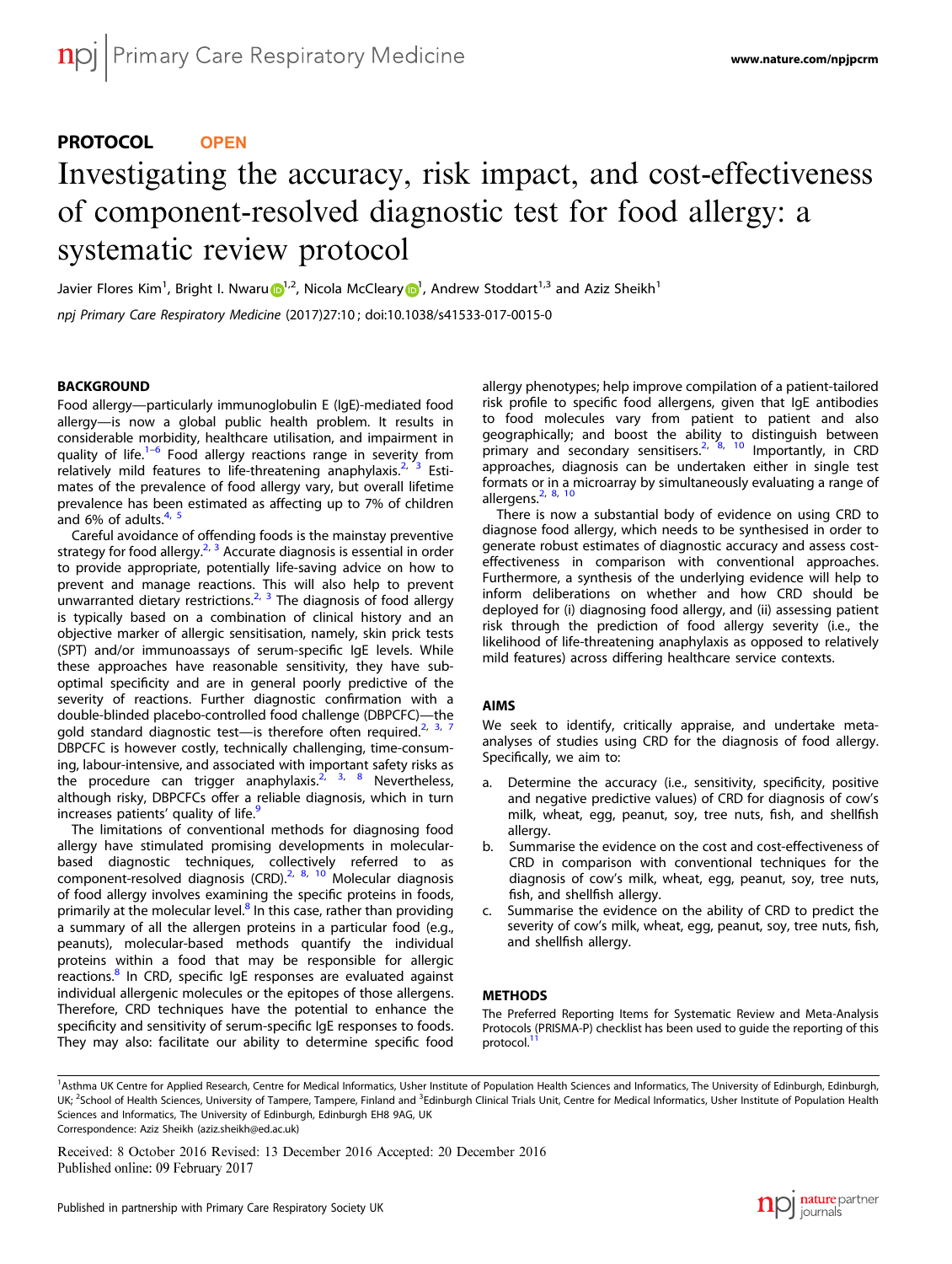#### Study eligibility criteria

Types of studies. We will include prospective, retrospective, and crosssectional studies. Studies must have sufficient data to calculate the relevant diagnostic measures, including sensitivity, specificity, and positive and negative predictive values. All studies must have a defined study population, with either consecutive or random sampling of participants. If the recruitment technique used to select participants is not indicated in a study, we will contact the authors to request further information about their study. In the case we do not receive a response from authors, we will include such study and undertake relevant sensitivity analyses to assess their impact on the overall test performance.

Types of participants. We will include studies that have examined patients with suspected food allergy of any age.

Target conditions. We will include studies examining the CRD diagnostic accuracy of allergenic molecules of the eight most common IgE-mediated food allergies, namely, cow's milk, egg, wheat, soy, peanut, tree nuts (including, but not limited to hazelnut, walnut, cashew, brazil nut, pistachio, almond), fish (including, but not limited to cod and carp), and shellfish (shrimp).

Index test. We will include studies that have utilised molecular diagnostic techniques either based on allergenic molecules (using CRD) or the epitopes of those allergens (using epitope mapping or profiling).

Reference standard. We will use the DBPCFC as the gold standard for evaluating test accuracy. We will include studies in which DBPCFC has been undertaken in at least 50% of subjects in order to provide sufficient sample to strengthen the internal validity of each study. Secondarily, with regard to evaluating impact on decision-making, we will also compare CRD performance with current standard practice (i.e., clinical assessment plus SPT and/or specific IgE).

Exclusion criteria. We will exclude the following reports: reviews, discussion papers, non-research letters and editorials; qualitative studies; case studies, case series; animal studies; and studies that include participants on the basis of a positive food allergy test result.

#### Search strategy

We will search the following databases from 1 January 2000 to 31 July 2016 for studies of diagnostic tests for food allergy: AMED (Ovid), CAB Abstracts (Ovid), the Cochrane Library, CINAHL (EBSCO), Embase (Ovid), Global Health (Ovid), MEDLINE (Ovid), PsycINFO (Ovid), Web of Science Core Collection (Thomson Reuters), WHO's Global Health Library, and the Health Economic Evaluations Database. Although CRD methods for food allergy were already described in the 1990s, $12$  their application for food allergy diagnosis came into force fully in the 2000s, hence we have chosen the beginning of 2000 as a reasonable starting time for the literature search. We will obtain additional references by searching the references cited in identified studies, by contacting international experts and authors who have published in the field (we have compiled a preliminary list of experts to contact), and by searching the ISI Conference Proceedings Citation Index. We will search trial registries, such as Current Controlled Trials [\(http://www.controlled-trials.com](http://www.controlled-trials.com)), ClinicalTrials.gov ([http://www.](http://www.clinicaltrials.gov) [clinicaltrials.gov\)](http://www.clinicaltrials.gov), the Australian and New Zealand Clinical Trials Registry (<http://www.anzctr.org.au>), and WHO's International Clinical Trials Registry Platform [\(http://www.who.int/ictrp/en/](http://www.who.int/ictrp/en/)) to identify ongoing studies. Using the Ovid interface for MEDLINE, we have developed a search strategy (Appendix 1) to identify and retrieve relevant studies for the review and this will be adapted in searching the other databases. There are no language restrictions for included studies: literature in languages other than English will be translated where possible, and any literature that we are unable to translate will be reported.

#### Data management and selection process

We will export retrieved records from all databases to Endnote Library for study screening, de-duplication, and management of the retrieved records. Titles and abstracts of retrieved records will be screened and full text copies of potentially eligible studies will be assessed by two independent reviewers; a third reviewer will arbitrate any discrepancies.

#### Data extraction

We will develop and pilot a data extraction form that will be used to collect relevant data from eligible studies. Two reviewers will independently extract relevant study data from included studies onto the form; a third reviewer will arbitrate any discrepancies.

#### Data items

We will produce descriptive tables to tabulate and summarise relevant data from included studies. We will capture the following minimum set of data items from included studies: study author, country of study, year of publication, type of study design, study size, source of study population, type of food allergy, type of CRD used to diagnosed food allergy, key summary results of diagnostic accuracy, any reported risk assessment measures. For cost-effectiveness analyses, the following minimum set of data items will be extracted: competing tests analysed, economic study design type, economic perspective, test cost, measured outcome and its value, and future costs of the outcome and the test. We will use the PRISMA checklist to guide the reporting of the systematic review.<sup>[13](#page-3-0)</sup>

#### Quality assessment of studies

Risk of bias in eligible studies will be assessed by two reviewers; a third reviewer will arbitrate any discrepancies. We will assess the quality of included studies using the Quality Assessment of Diagnostic Accuracy Studies (QUADAS-2) tool.<sup>14</sup> We will quality assess the economic studies using the Drummond criteria.<sup>[15](#page-4-0)</sup> For all studies, we will quality assess the following components of each study: patient population; index test used and interpretation; type of reference standard used; and data analysis. The quality of each of these components will be graded as high, moderate, or low.

#### Data syntheses

As a first step of synthesising the evidence from included studies, we will graph the diagnostic test accuracy of the individual studies. The paired results for sensitivity and specificity will be plotted as receiver operating characteristic (ROC) curves, using these to highlight the covariation between the sensitivity and specificity in the individual studies. These initial graphical representations will also enable visual assessment of the variation between studies and facilitate subgroup analyses for exploring the effect of certain characteristics (e.g., sex, age, country/geographical region) on test performance. Expectedly, the cut-offs used to define test positivity may vary across studies; therefore, to summarise and compare the accuracy of the test across studies for each endpoint, we will employ the hierarchical summary ROC (HSROC) model.<sup>16</sup> Through the inclusion of random effects, the HSROC model accounts for the variability across studies. The model uses study-specific estimates of the true positive rate (sensitivity) and the false positive rate (1—specificity) to estimate a summary ROC curve. Where studies have used a common or similar cut-off and have analysed populations with similar characteristics, we will use parameter estimates from the models to compute summary sensitivities and specificities with 95% confidence intervals. We will investigate between-study heterogeneity with the HSROC model using the following covariates to evaluate the association between study (type of study design, sampling methods employed, country of origin, cut-offs for test positivity) and patient characteristics (age, sex, disease severity) and test performance. The results from the quality assessment will be used to undertake sensitivity analyses by evaluating whether the quality of studies (low, medium, high quality) has any impact on the overall conclusion. All analyses will be performed with Stata version 14.0 (StataCorp LP, College Station, TX, USA). A narrative synthesis of the data will also be undertaken and will be the approach particularly employed in summarising the evidence pertaining to risk prediction and cost-effectiveness.

#### Publication bias

We will evaluate publication bias by using funnel plots and Begg and Egger tests.<sup>[17](#page-4-0), [18](#page-4-0)</sup>

#### Evaluating confidence in the overall evidence

We will evaluate the strength and quality of the overall evidence by using the GRADE (Grading of Recommendations Assessment, Development and Evaluation) approach.<sup>[19](#page-4-0)</sup> The GRADE system is useful for evaluating the quality of evidence and strength of recommendations.<sup>[19](#page-4-0)</sup>

2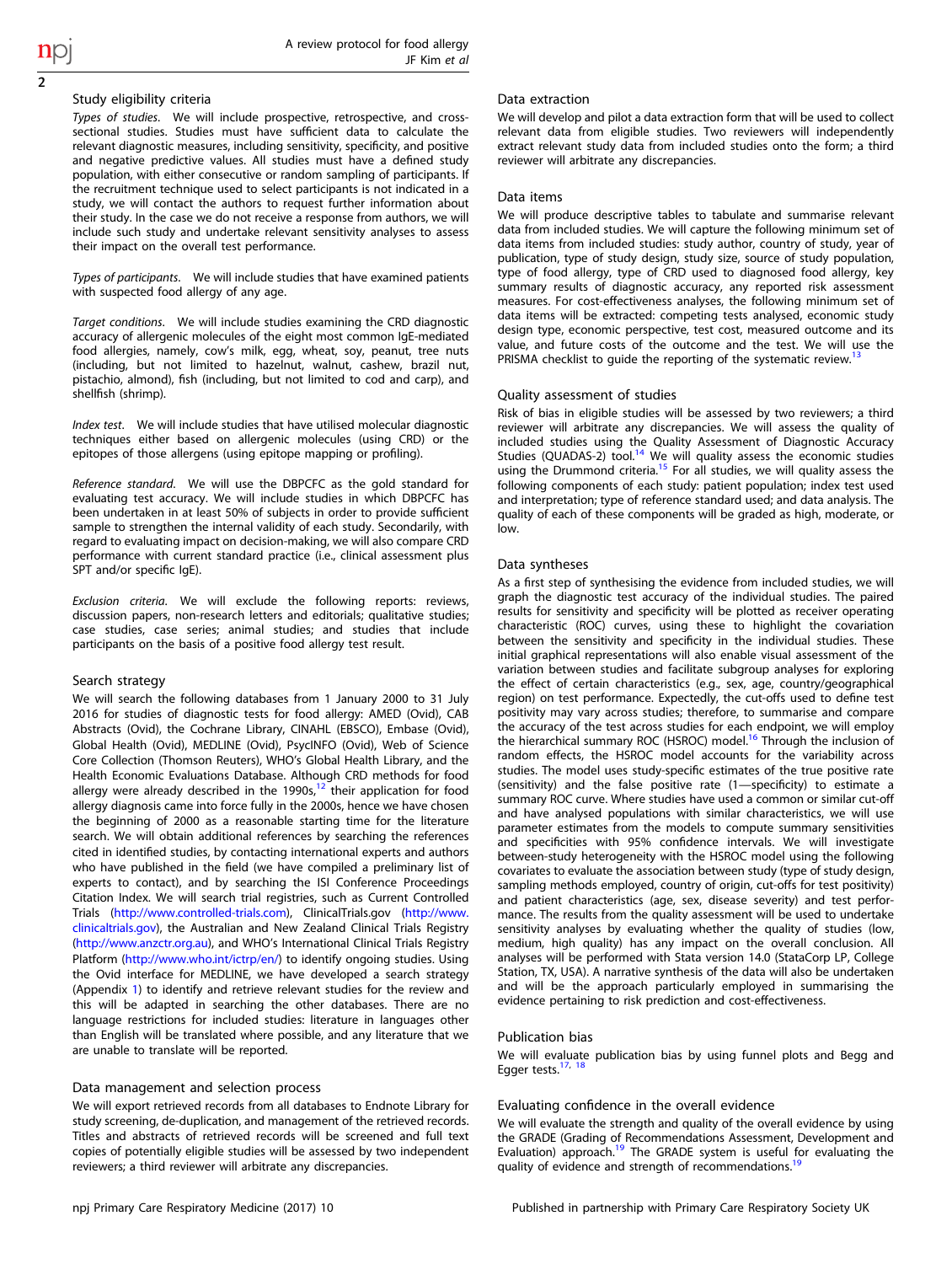#### <span id="page-3-0"></span>Protocol registration

A detailed protocol for the review will be registered with the International Prospective Register of Systematic Reviews (PROSPERO): [http://www.crd.](http://www.crd.york.ac.uk/prospero/) [york.ac.uk/prospero/](http://www.crd.york.ac.uk/prospero/) prior to commencing the review.

#### **DISCUSSION**

The major allergens in different food allergies have now been measured using the CRD technique across different settings. $8, 10, 20-23$  $8, 10, 20-23$  $8, 10, 20-23$  $8, 10, 20-23$  For example, Ara h 2 for peanut allergy, omega-5-gliadin for wheat allergy, rGly m 4 for soy milk allergy, and a number of tree nuts, fruits, vegetables, and fish have now been established. $8, 10, 20-23$  $8, 10, 20-23$  $8, 10, 20-23$  $8, 10, 20-23$  Despite the potential of CRD in improving diagnosis of food allergy, a number of important questions regarding its clinical application remain. These include a clear determination of whether these tests offer benefit over-and-above existing procedures and, if so, where in the clinical pathway CRD fits—whether as a screening tool or confirmatory method; an assessment of the impact of CRD diagnosis on the risk profile of patients; and a clear appreciation of the cost implications for its use in clinical practice in comparison with current approaches. Addressing these questions will provide a strong basis for deciding on the significance of CRD for the diagnosis of food allergy in the clinical setting. This is the first systematic review of the diagnostic accuracy of CRD for food allergy: in addition to synthesising the evidence on the diagnostic measures of the eight most common food allergies (cow's milk, egg, wheat, soy, peanut, tree nuts, fish, and shellfish), we will, where possible, undertake risk assessment of CRD on patients, and summarise the estimates of the cost-effectiveness of CRD for diagnosing these food allergies.

#### ACKNOWLEDGEMENTS

We are thankful to Marshall Dozier, Senior Liaison Librarian and Liaison Director for the College of Medicine and Veterinary Medicine at the University of Edinburgh, for assistance in developing the search strategy. This work is funded by the Chief Scientist Office, Edinburgh (HIPS/16/42). It is part of J.F.K. dissertation for the award of MPH degree at the University of Edinburgh. B.N. is supported by a fellowship from the University of Tampere, Finland, with additional support from the Farr Institute and Asthma UK Centre for Applied Research.

#### AUTHOR CONTRIBUTIONS

A.S. conceived the idea for this work. It was drafted by J.F.K. and B.N. and was then revised after several rounds of critical comments from N.M., A.St., and A.S.

#### COMPETING INTERESTS

A.S. is Joint Editor-in-Chief of npj Primary Care Respiratory Medicine, but was not involved in the editorial review of, nor the decision to publish, this article. The remaining authors declare no competing interests.

### APPENDIX 1

#### OVID MEDLINE search strategy

In developing this search strategy, we have combined relevant terminologies for food allergy and diagnostic technology, but have not included methodological terminology (study designs and economic components) so as not to restrict the scope of the search thereby potentially excluding relevant studies. The food allergy terms include common names of the food allergens, their full Latin name, and their Latin abbreviated component names.

- 1. exp Food Hypersensitivity/
- 2. food hypersensitivit\*.mp.
- 3. food allerg\*.mp.
- 4. allergy, food.mp.
- 5. Peanut Hypersensitivity/
- 6. Arachis/ or Peanut\*.mp. or Arachis hypogaea.mp. or Ara h.mp.
- 7. Soybeans/ or Soy\* bean.mp. or Glycine max.mp. or Gly m.mp.
- 8. Nuts/ or Nut Hypersensitivity/
- 9. Corylus/ or Hazelnut\*.mp. or Corylus avellana.mp. or Cor a.mp.
- 10. Juglans/ or Walnut\*.mp. or Juglans regia.mp. or Jug r.mp.
- 11. Anacardium/ or Cashew\*.mp. or Anacardium occidentale.mp. or Ana o.mp.
- 12. Bertholletia/ or Brazil Nut\*.mp. or Bertholletia excelsa.mp. or Ber e. mp.
- 13. Pistacia/ or Pistachio\*.mp. or Pistacia vera.mp. or Pis v.mp.
- 14. Prunus dulcis/ or Almond\*.mp. or Prunus dulcis.mp. or Pru du.mp.
- 15. Wheat Hypersensitivity/
- 16. Triticum/ or Wheat.mp. or Triticum aestivum.mp. or Tri a.mp.<br>17. Fag Hypersensitivity/
- 17. Egg Hypersensitivity/<br>18 exp Eggs/ or Hen\* eq
- exp Eggs/ or Hen\* egg\*.mp.
- 19. Chickens/ or Chicken\*.mp. or Gallus domesticus.mp. or Gal d.mp.
- 20. Milk Hypersensitivity/
- 21. Milk/ or exp Milk Proteins/ or Milk, Human/
- 22. Cattle/ or Cow\*.mp. or Cow\* milk.mp. or Bos domesticus.mp. or Bos d.mp.
- 23. exp Fishes/ or exp Fish Proteins/ or Parvalbumins/ or Fish allergen\*. mp.
- 24. Penaeidae/ or Shrimp\*.mp. or Penaeus aztecus.mp. or Pen a.mp. or Tropomyosin.mp.
- 25. exp Gadiformes/ or Cod.mp. or Gadus morhua.mp. or Gad c.mp. or Gad m.mp.
- 26. exp Carps/ or Carp.mp. or Cyprinus carpio.mp. or Cyp c.mp.
- 27. Pathology, Molecular/
- 28. exp Epitopes/
- 29. molecular diagnos\*.mp.
- 30. molecular allerg\*.mp.<br>31. immunoCap.mp.
- immunoCap.mp.
- 32. component\*.mp.
- 33. allergen component\*.mp.
- 34. allergen component\* diagnos\*.mp.
- 35. molecular allergen test\*.mp.<br>36. allergen\* molecule\*.mp.
- allergen\* molecule\*.mp.
- 37. component-resolved diagnos\*.mp.
- 38. 1 or 2 or 3 or 4 or 5 or 6 or 7 or 8 or 9 or 10 or 11 or 12 or 13 or 14 or 15 or 16 or 17 or 18 or 19 or 20 or 21 or 22 or 23 or 24 or 25 or 26
- 39. 27 or 28 or 29 or 30 or 31 or 32 or 33 or 34 or 35 or 36 or 37
- 40. 38 and 39
- 41. limit 40 to yr="2000–2016"
- 42. Animals/ not Humans/
- 43. 41 not 42

#### **REFERENCES**

- 1. Allen, J. K. & Koplin, J. J. The epidemiology of IgE-mediated food allergy and anaphylaxis. Immunol. Allergy Clin. N. Am. 32, 35–50 (2012).
- 2. Muraro, A. et al. EAACI food allergy and anaphylaxis guidelines: diagnosis and management of food allergy. Allergy 69, 1008–1025 (2014).
- 3. Sicherer, S. H. & Sampson, H. A. Food allergy: epidemiology, pathogenesis, diagnosis, and treatment. J. Allergy Clin. Immunol. 133, 291-307 (2014).
- 4. Nwaru, B. I. et al. The epidemiology of food allergy in Europe: a systematic review and meta-analysis. Allergy 69, 62-75 (2014).
- 5. Rona, R. J. et al. The prevalence of food allergy: a meta-analysis. J. Allergy Clin. Immunol. 120, 638–646 (2007).
- 6. Muraro A., Roberts G. (ed). Food Allergy and Anaphylaxis Guidelines. (The European Academy of Allergy and Clinical Immunology (EAACI), 2014).
- 7. Soares-Weiser, K. et al. The diagnosis of food allergy: a systematic review and meta-analysis. Allergy 69, 76–86 (2014).
- 8. Hoffmann-Sommergruber, K., Pfeifer, S. & Bublin, M. Applications of molecular diagnostic testing in food allergy. Curr. Allergy Asthma Rep. 15, 56 (2015).
- 9. van der Velde, J. L. et al. Food allergy-related quality of life after double-blind, placebo-controlled food challenges in adults, adolescents, and children. J. Allergy Clin. Immunol. 130, 1136–1143 (2012).
- 10. Eller, E. & Bindslev-Jensen, C. Clinical value of component-resolved diagnostics in peanut-allergic patients. Allergy 68, 190–194 (2013).
- 11. Shamseer, L. et al. Preferred reporting items for systematic review and metaanalysis protocols (PRISMA-P) 2015: elaboration and explanation. Br. Med. J. 349, g7647 (2015).
- 12. Valenta, R., Lidholm, J., Niederberger, V., Hayek, B., Kraft, D. & Grönlund, H. The recombinant allergen-based concept of component-resolved diagnostics and immunotherapy. Clin. Exp. Allergy 29, 896–904 (1999).
- 13. Moher, D., Liberati, A., Tetzlaff, J. & Altman, D. G. Preferred reporting items for systematic reviews and meta-analyses: the PRISMA statement. PLoS Med. 6, e1000097 (2009). The PRISMA Group.
- 14. Whiting, P. F. et al. QUADAS-2: a revised tool for the quality assessment of diagnostic accuracy studies. Ann. Intern. Med. 155, 529–536 (2011).

3